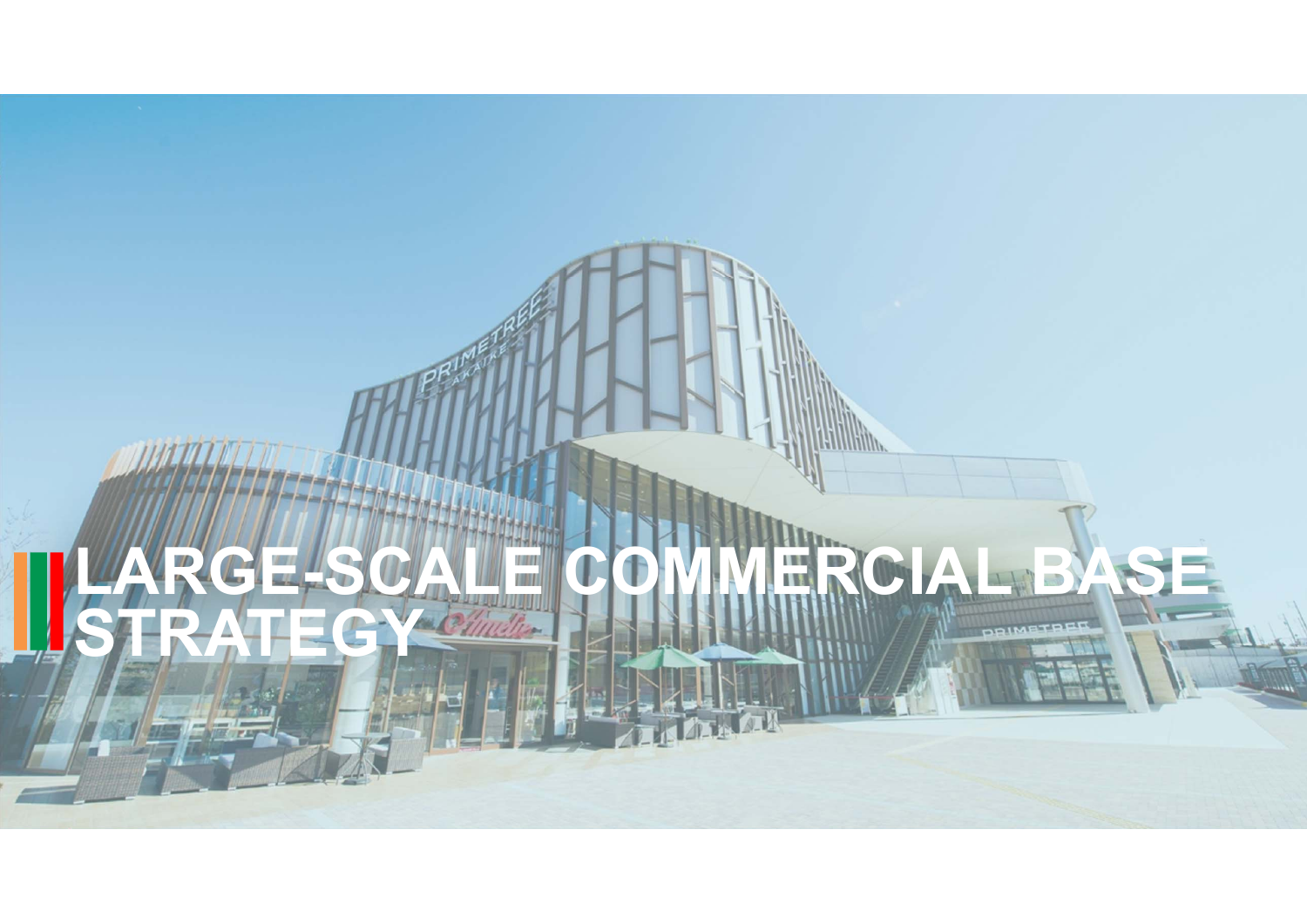

|                            | Ito-Yokado                                                                                                         | $\frac{\text{SEUBU}}{\text{SOGO}}$ Sogo & Seibu                                                                    |  |  |
|----------------------------|--------------------------------------------------------------------------------------------------------------------|--------------------------------------------------------------------------------------------------------------------|--|--|
| <b>Business</b>            | Unprofitable stores:<br>Close down / scrutinize profitability                                                      | Review operations and personnel<br>through store reform                                                            |  |  |
| structural<br>reform       | Personnel optimization                                                                                             | Personnel optimization                                                                                             |  |  |
| <b>Store</b><br>structural | Create stores that match the characteristics<br>of the trade area<br>(improvement of trade area analysis accuracy) | Create stores that match the characteristics<br>of the trade area<br>(improvement of trade area analysis accuracy) |  |  |
| reform                     | Improve productivity through AI orders, etc.                                                                       | Expand customer contact points using DX                                                                            |  |  |
| Non-store                  | Online supermarkets: large-scale centers                                                                           | Strengthening sales to outside customers<br>(affluent customers)                                                   |  |  |
| <b>business</b>            | Expand "Tokushimaru" mobile supermarkets                                                                           | <b>Expand commercial business (BtoBtoC)</b>                                                                        |  |  |

Copyright (C) 2021 Seven & i Holdings Co., Ltd. All Rights Reserved.